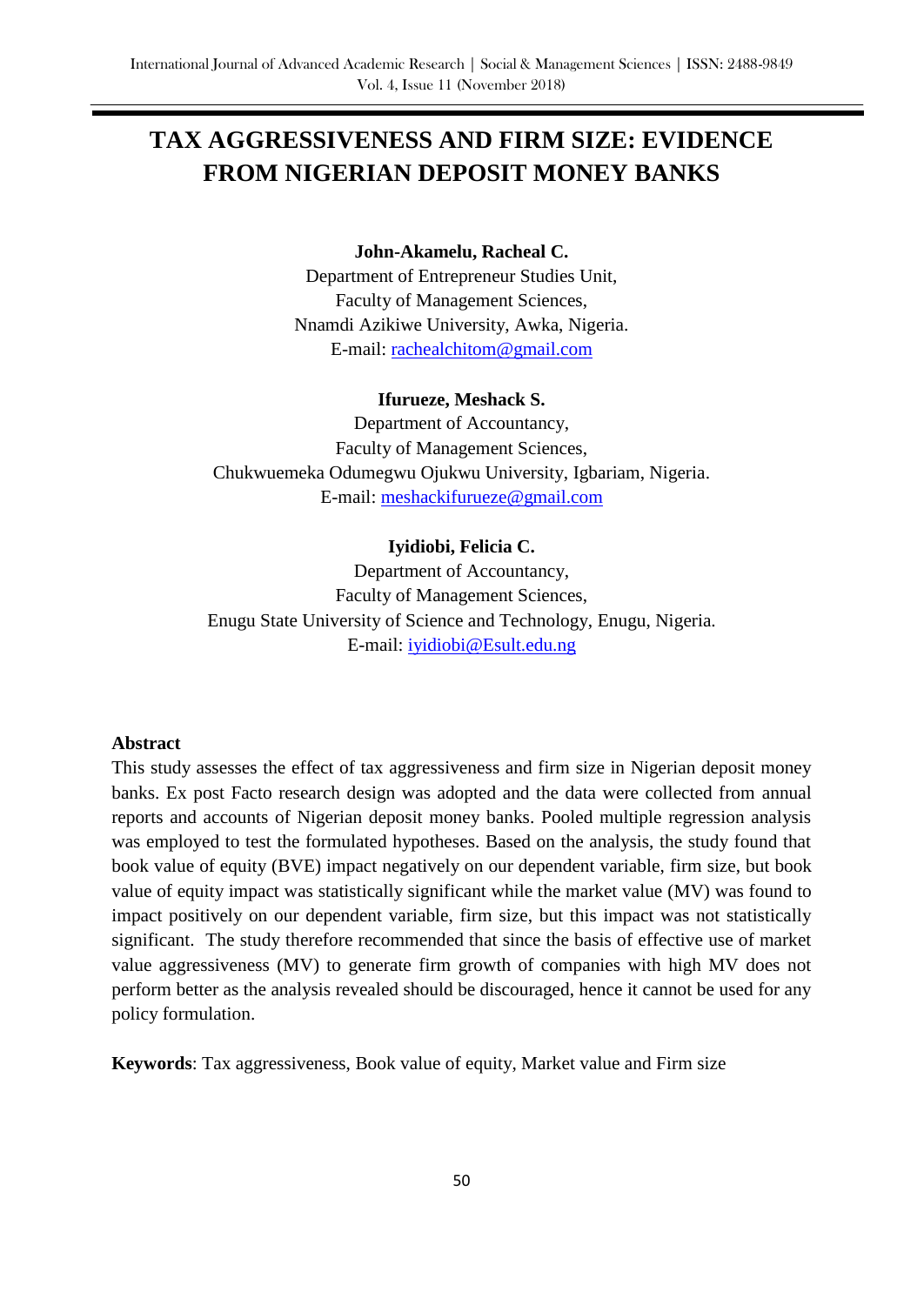## **INTRODUCTION**

There are potential costs related to strategies to minimize taxes, such as implementation and transaction costs, possible penalties imposed by the tax authorities and reputation risks, that must be pondered (Desai & Dharmapala, 2006; Hanlon & Slemrod, 2009).

According to Chen, Chen, Cheng and Shevlin (2010), tax aggressiveness is the "downward management of taxable income through tax planning activities." These activities encompass both activities considered legal and illegal (as well as those in the inevitable gray area between the two). Earlier studies by Chen & Chu (2005), Crocker & Slemrod (2005) and Desai & Dharmapala (2006) established the bases for the relationship between tax aggressiveness and agency in question. Because managers have privileged information on the extent of legally permissible reductions of income taxes, they can also increase the size of tax deductions through illegal tax evasion measures. The incentives for managers to stretch the limits of tax rules depend on the nature of their remuneration mechanisms and the potential personal penalties for getting caught.

The amount that companies pay out to the Government over time has the significance of turning into a huge sum and would eventually reduce significantly the amount of profit that would ultimately be available to the shareholders. Therefore, companies all over the world seek legal loopholes in the tax system and also take advantage of accounting wisdom to employ certain strategies that would help reduce the amount that they would eventually pay as taxes. Still, the concept of taxation has been a concern of global significance as it affects every aspect of business and economy irrespective of national differences. According to Hurwich (2001), tax aggressiveness is an important aspect of using tax policy in achieving the goal of efficient resources utilization and the promotion of adequate advantages that debt inclusion can play on the capital structure of a company.

However, the developed countries have indeed outpaced less developed countries like Nigeria, in the area of their concentration in micro or corporate aspect of taxation. Margaret and Chris (2009) believed that the reporting quality alone cannot provide sufficient support that will help reduce tax aggressiveness of companies. Intention to manage taxes aggressively is driven by some underlying motives such as window dressing of financial reports prior to public offerings, to meet bonus targets in order to increase management compensation, to avoid violating debt contracts to reduce regulatory cost or increase regulatory benefits. It is against this, the study assessed tax aggressiveness strategies on firm growth in Nigeria. The specific objectives were to:

- 1) Examine the effect of book value tax difference aggressiveness strategy on firm size in Nigeria.
- 2) Ascertain the effect of market value tax aggressiveness strategy on firm size in Nigeria.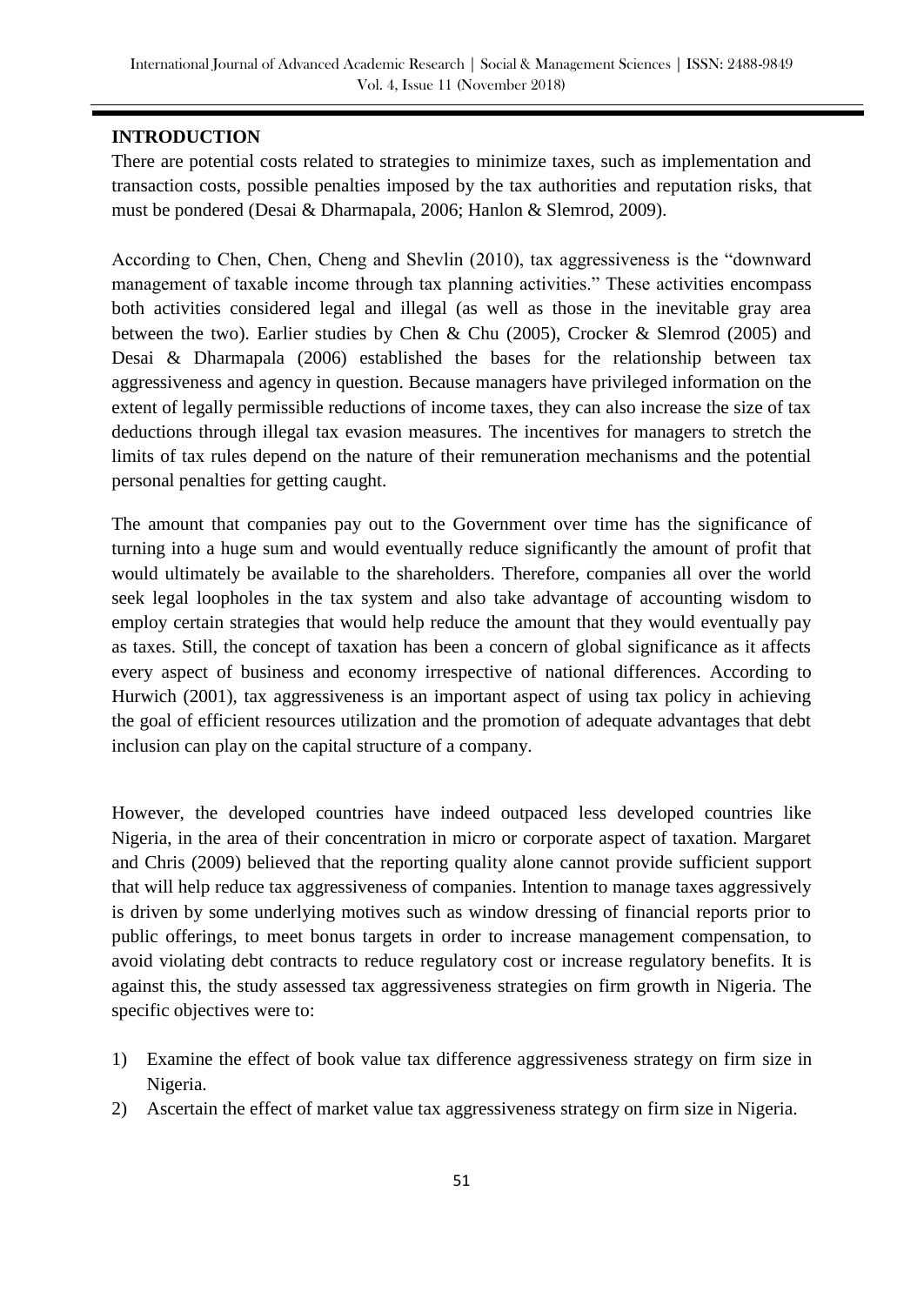## **CONCEPTUAL FRAMEWORK**

#### **Tax Aggressiveness**

This is even more prevalent among corporate taxpayers given to the magnitude that subsequently it reduces their distributable profits which could be the reason for the endless war against aggressive corporate tax saving practices. This is so because while tax helps improve the society, it must also not be over paid in order to maximize the wealth of shareholders. According to Healy and Wahlen (1999), intention to manage taxes effectively and efficiently is driven by some underlying motives such as window dressing of financial reports prior to public offerings, to meet bonus targets in order to increase management compensation, to avoid violating debt contracts, to reduce regulatory cost or increase regulatory benefits. Hanlon and Heitzman (2010) see aggressive tax strategy as any "reduction in explicit taxes". Several studies have therefore been conducted in this regards. These studies have examined several factors such as firm size and scale of international operations (Rego 2003). It must be noted that these studies have all been foreign with little done for under- developed countries.

Dhaliwal (2006) added that management estimates and negotiates tax expense with their auditors immediately prior to earnings announcements, as a final effort to meet analysts' expectations or the firm's plans. At the same time the final tax outflow depends on the tax planning followed by the firm.

In the same aspect, shifting the recognition of revenues and expenses across years and managing tax accruals were also examined by (Maydew, Dyreny & Halon, 1997). Which suggests that firms with greater investment tax credits shifted more regularly revenues, in order to present profits and taxes according to management plans. Moreover, according to Dhaliwal (2006), when managers have an incentive to achieve a particular earnings target, the tax expense account provides their final opportunity for earnings management. The tax element as one of the finally defined and calculated figures during the preparation of the financial statements provides the opportunity for management to handle and influence the final account and consequently the profits after tax figure and deferred taxation.

**Market value:** Price is the arithmetic average of market value including equity prices. Some authors may prefer to use share prices prevailing on the day immediately following the crosssection year. It could, however, be argued that share prices prevailing at any day may contain random or temporary disturbances (Zangani & Caiumi 2017). On the other hand, an average of market prices may be relatively free of temporary disturbances.

The market price of public traded company which is determined by the forces of market supply and demand is highly volatile due to its dependent on the expectations of the buyers and sellers (Desai, 2012). Mills and Newsberry (2001) found that earnings as well as dividend declared by firm is related to market prices of share, Fuest and Riedel (2009) opined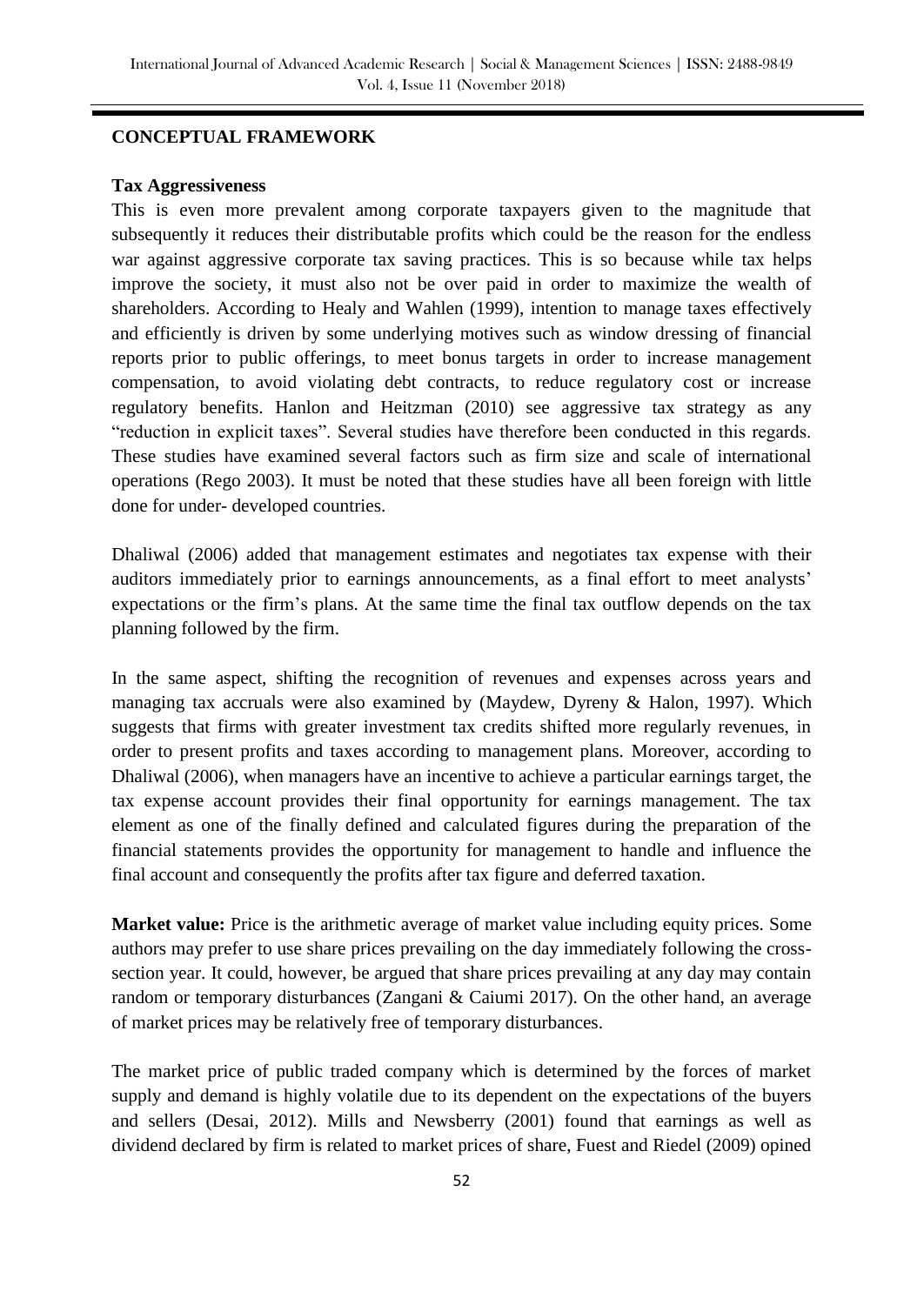that dividend yield is a good predictor of stock return. Irrespective of the accounting number that can be adopted to predict the market price, if this numbers contain some new information, reaction will always be expected in the market over the market price of share; this reaction evidence in share price, is found to continually drift in the same direction as that of the initial information.

There are several steps you must take in order to calculate the market price per share. The first step is to determine the date on which you want to calculate the market price per share. The second step is to find the price on that particular date. It can be seen at the company's monthly, quarterly, or annual report to get the stock price on that particular date. Thirdly, one must consider the preferred stock, if any, that this company owns. If the company owns and has paid dividends on its [preferred stock,](http://useconomy.about.com/od/glossary/g/preferred_stock.htm) subtract those dividends from the stock price you found from the financial report. Fourth, determine the number of shares of stock outstanding by looking at the company's quarterly or annual report. Having gone through these four steps, then, you have the information you need to calculate the market price per share.

The market price per share and the current price at which the stock is being traded are not necessarily the same. The market price per share is also called the intrinsic value of a share of stock or the actual value based on the actual variables taken from the company's financial statements. The current trading price is based on investor buying and selling behavior. If investors are paying more than the intrinsic value, then the stock is overvalued, if the investors are buying less than the intrinsic value, then the stock is undervalued and is a good buy.

The only thing more enjoyable than being eligible to claim deductions on your tax return is being eligible to claim substantial deductions on your tax return. How much of a deduction you're eligible to claim for charitable gifts, write-offs, or losses is directly connected to the items of fair market value (FMV), also known as the price you could sell the item on the open market. Since the IFRS hasn't designated a one size fits for all rule for calculating fair market value, then, you have a few distinct methods to choose from, for calculating the fair market value of your donation or write-off

**Book value (BV):** BV is the owners' equity over the number of shares in circulation. According to Ohlson (1995), we expect a positive relationship between share prices and book value. Book value is determined by the researcher by dividing value of common equity by the number of shares outstanding for the prospective periods.

Furthermore, Ohlson (1995) show that under certain condition, market value of a firm can be expressed as the weighted average of book value and earnings. This form the bases of the studies conducted on the value relevance of accounting numbers. Studies in this area of research have shown that the book value of equity in addition to earnings is associated with the market value of firms. The framework of the clean surplus valuation which is based on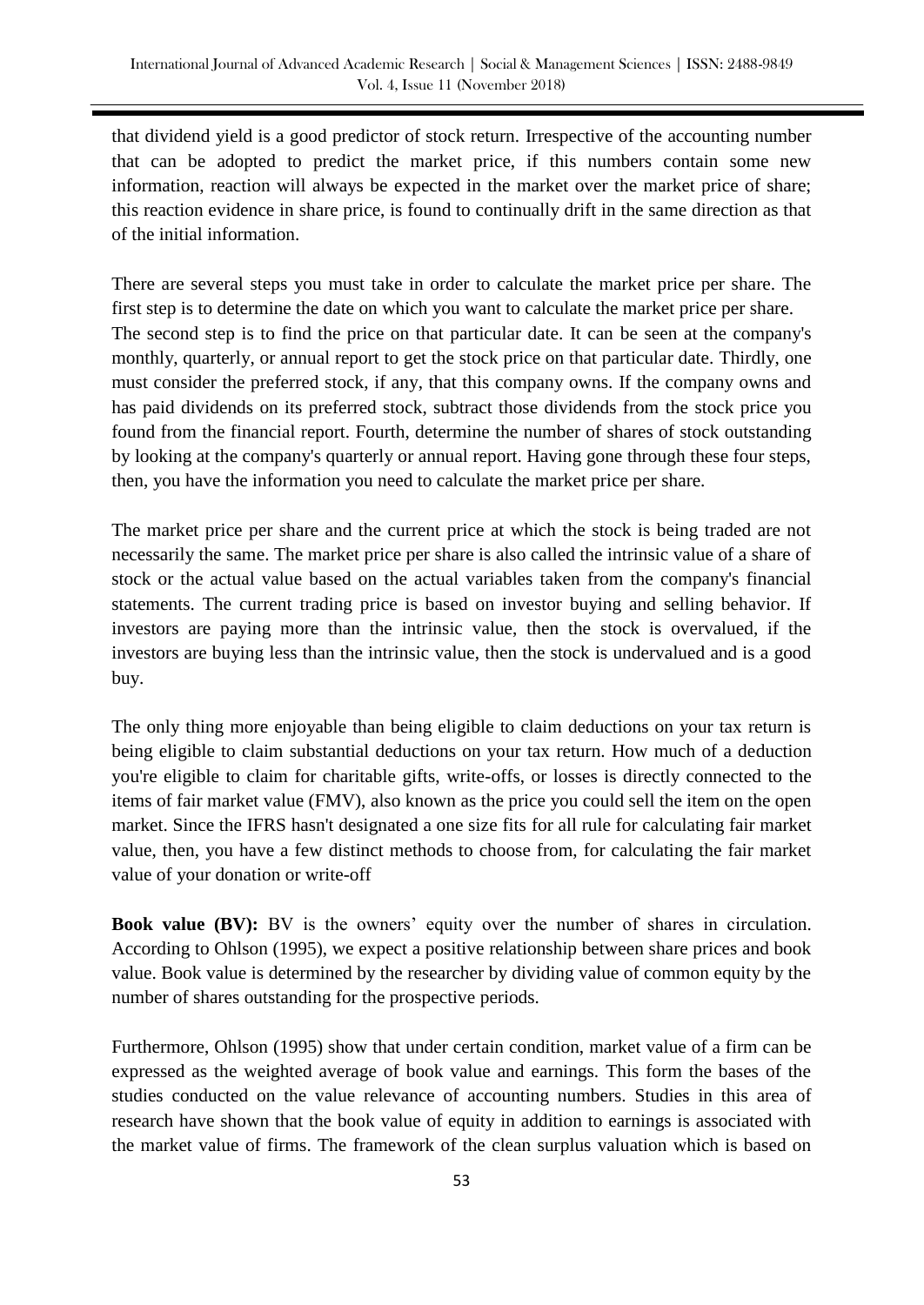the residual income valuation model by Ohlson (1995) suggests that the book value of equity plays anchoring roles in valuation by representing the net stock of resources which the future earnings of firms depend on and provides information on the liquidation or adaptation values of firm's net asset with poor financial performance (Barth, Beaver & Landsman, 1998; Burgashler & Dichev, 1997).

Book value per share is just one of the methods for comparison in valuing of a company. Enterprise value, or firm value, market value, market capitalization, and other methods may be used in different circumstances or compared to one another for contrast. For example, enterprise value would look at the market value of the company's equity plus its debt, whereas book value per share only looks at the equity on the financial statement. Conceptually, book value per share is similar to net worth, meaning, assets minus debt, and may be looked at what would occur if operations were to cease. One must consider that the financial statement may not reflect with certain accuracy, what would actually occur if a company did sell all of their assets.

## **Empirical Review**

Lots of researches have been conducted to assess the extent tax aggressiveness affect firm growth. Desai and Dhamapala (2009) studied the alternative theories of corporate tax avoidance using unexplained differences between income reported to capital market and tax authorities, using OLS estimate and instrumental variables estimate. They find that the simple view of corporate tax avoidance as a transfer of resources from the state of shareholder is incomplete given the agency problems due to shareholder – manager- relationship.

Michelle and Joel (2009) studied the stock price reaction to news about corporate tax aggressiveness. They find that, on average, a company's stock price declines when there is news about its involvement in tax shelters. They find some limited evidence for crosssectional variation in the reaction. For example, the reaction is more negative for firms in the retail sector, suggesting that part of the reaction may be a consumer/taxpayer backlash. In addition, the reaction is less negative for firms that are viewed to be generally less tax aggressive, as proxied by the firm's cash effective tax rate. They interpret this as being consistent with the market reacting positively to evidence that a firm is trying to reduce taxes when their financial reports and news of firms' tax aggressiveness (involvement in tax shelters), find that on average the stock price declines when there is news about involvement in tax shelters, but the reaction is small in relation to news about other types of wrongdoing.

Dunbar, Higgens, Philips and Plesko (2010) present a review of the metrics used to measure tax aggressiveness in the literature. According to them, the tax aggressiveness metrics generally used, four are variants of the effective tax rate (ETR), two are based only on booktax differences (BTDs) and three others are based on estimating econometric models that capture the abnormal tax planning behaviors that can be a reflection of tax aggressiveness.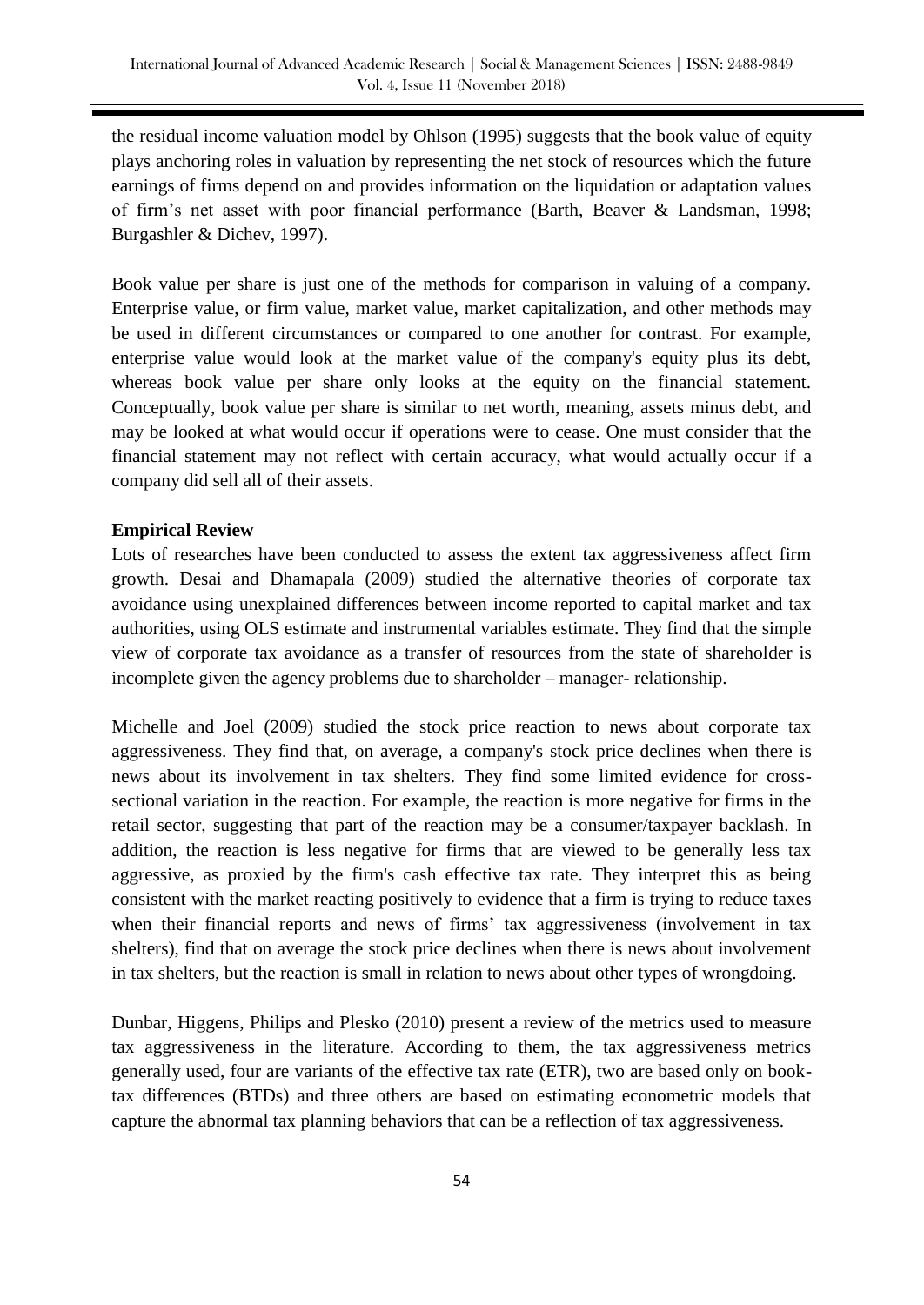Audrey (2012) compared the tax aggressiveness of domestic and multinational firms, investigate the relationship between tax aggressiveness and multinational size, as measured by the number of foreign jurisdictions, and (3) assess the overall quality of FIN 48-related tax footnote disclosures provided by domestic and multinational firms, and consider their role in aggressive tax planning. The results suggest that multinationals are relatively more tax aggressive than domestic firms. Some evidence indicates that larger multinationals may be more tax aggressive than smaller multinationals. And lastly, the results supported a potential inverse relationship between disclosure quality and tax aggressiveness for multinational firms.

Guenther, Matsunaga and Williams (2012) examined whether tax avoidance strategies are associated with greater firm risk, using regression analysis developed a measure of tax risk by applying the traditional definition of risk of taxes, measured by stock return volatility. They find that low tax rates tend to be more persistent than high tax rates and that measures of tax avoidance commonly used in literature are generally not acceptable.

Clive, Petr and Jeffrey (2013) examined the association between aggressive tax reporting and the incidence of alleged accounting fraud. Relying on several proxies for tax aggressiveness to triangulate our evidence, they generally find that tax aggressive U.S. public firms are *less*  likely to commit accounting fraud. More specifically, four (two) of the five (three) proxies for firms' effective tax rates (book-tax differences) load positively (negatively) during the 1981– 2001 period, implying that fraud firms are less tax aggressiveness.

Danielle, Thomas and John (2013) examined whether a firm's business strategy is associated with its level of tax avoidance. Next, they also investigate the association between the firm's business strategy and the extent to which it avoids tax in an aggressive manner. To identify firms' business strategies, they use a comprehensive measure of business strategy based on the theoretical framework of Miles and Snow (1978, 2003). They found that firms following Miles and Snows' *Prospector* (innovation and risk seeking) strategy avoid more taxes than both *Defender* firms (cost leadership and risk aversion) and firms following a more general (*Analyzer*) strategy.

Hoi-Wu and Zhang (2013) also examined the empirical association between CSR and tax avoidance. Hoi et al. (2013) build upon Lanis and Richardson (2012) by using several measures for tax avoidance, a large sample of U.S. firms, and a third-party source to measure CSR activities (negative social ratings obtained from KLD Research & Analytics, Inc.). Their results suggest that firms with excessive irresponsible CSR activities are more aggressive in avoiding taxes. Using 20 tax aggressive Australian corporations matched with 20 non-tax aggressive corporations based on industry classification, corporation size and time period.

Lanis and Richardson (2013) tested the proposition that tax aggressive corporations disclose additional CSR information in their annual reports. The increased level of disclosure is to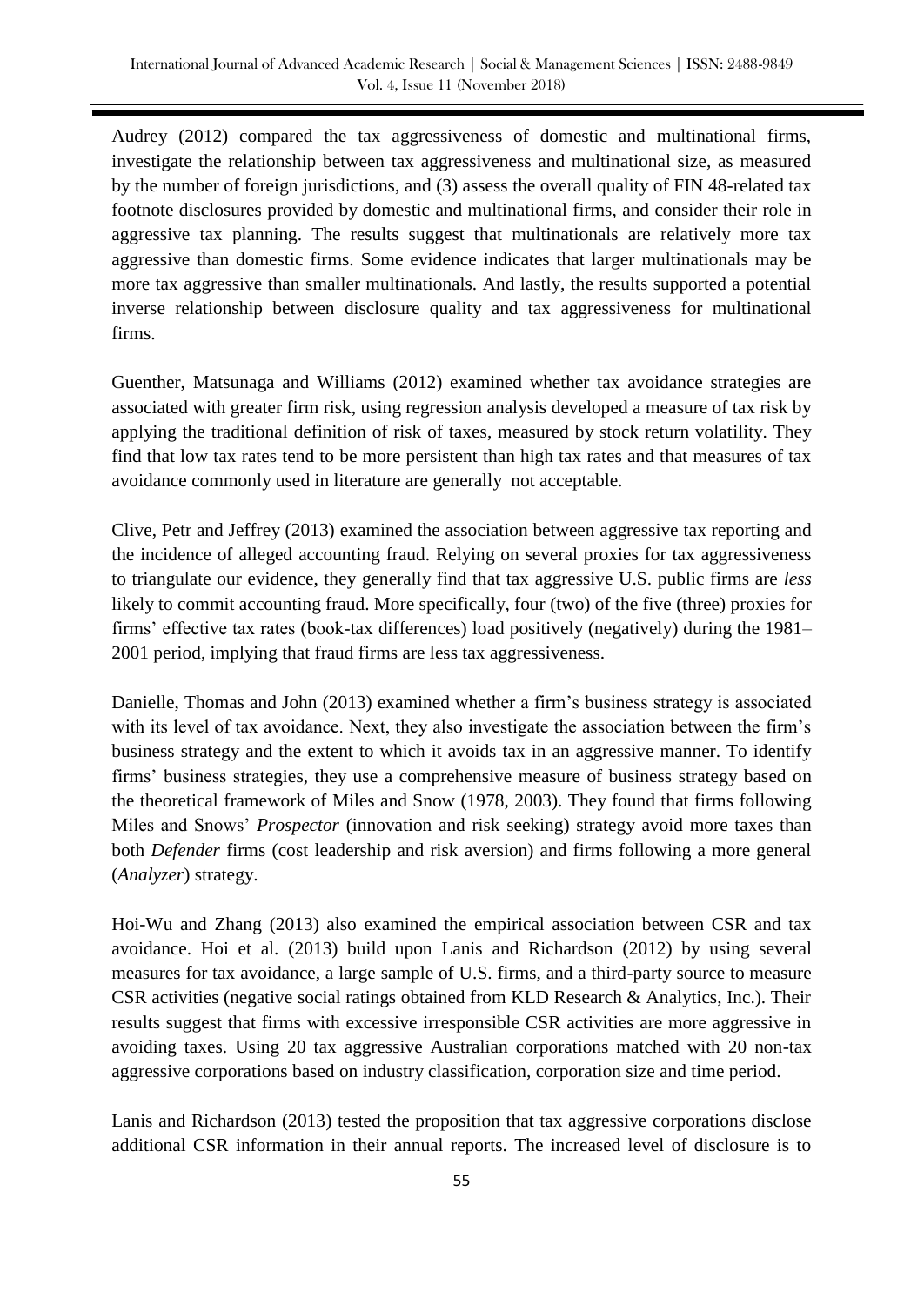alleviate potential public concern over the negative community impact of corporate tax aggressiveness, and to demonstrate that they are meeting community expectations in other ways. They found a positive and statistically significant association between corporate tax aggressiveness and CSR disclosure. They claimed that this result, which can be viewed as contradictory to the negative relationship found in their previous study, provides empirical evidence in support of legitimacy theory. The intermingled use of various CSR and businessethics-related concepts in the literature, in corporate communication, and in the media has led to certain confusion between these concepts.

Annua, Slihu and Obid (2014) propos models for empirical investigations into relationship between corporate ownership structure and corporate tax avoidance in Malaysia, using two econometric dynamic panels data models and generalized method moment estimator (GMM). They found that strong governance mechanism could mitigate association of corporate ownership structure and corporate tax avoidance.

Antonio and Giliard (2014) investigated whether family firms are more aggressive in terms of tax planning than non-family firms in Brazil, based on a sample of firms listed on the BMF and Bovespa from 2001 to 2012. Of the sample of companies, 23% are considered to be family firms. They found a significant relationship between classification as a family firm and tax aggressiveness, based on two metrics. The first, effective tax rate (ETR), captures the actual taxes paid in relation to pre-tax earnings, while the second, book-tax differences (BTD), reflects the differences between accounting income and taxable income. The family firms in the sample were more tax aggressive than the non-family firms. For the variable BTD, family firms presented a positive sign, indicating a tendency for higher BTD. In turn, ETR had a negative sign, identifying a tendency for family firms to pay lower taxes.

Harvey (2014) examine corporate tax aggressiveness from 1990's – 2014. He also discusses various public indicia of corporate tax aggressiveness and analyzes selected 21 public companies. He found that the degree of corporate tax aggressiveness can ebb and flow depending upon the legal environment and whether corporations believe the benefits exceed the cost.

Lee, Alfreda and Minton (2015) critically reviewed the accounting literature of tax avoidance with an emphasis on theories of corporate tax avoidance as well as empirical proxies for tax avoidance. The agency theory should be one of the relevant analytical bases to improve the understanding of the interactions between managers and shareholders with respect to corporate tax avoidance strategies. A number of empirical proxies for corporate tax avoidance are computed using financial statement variables, but their relevance is limited for firms that engage in conforming tax avoidance that reduce both book and taxable income. Alternatively, tax shelters and uncertain tax benefits can be used as proxies for aggressive tax avoidance.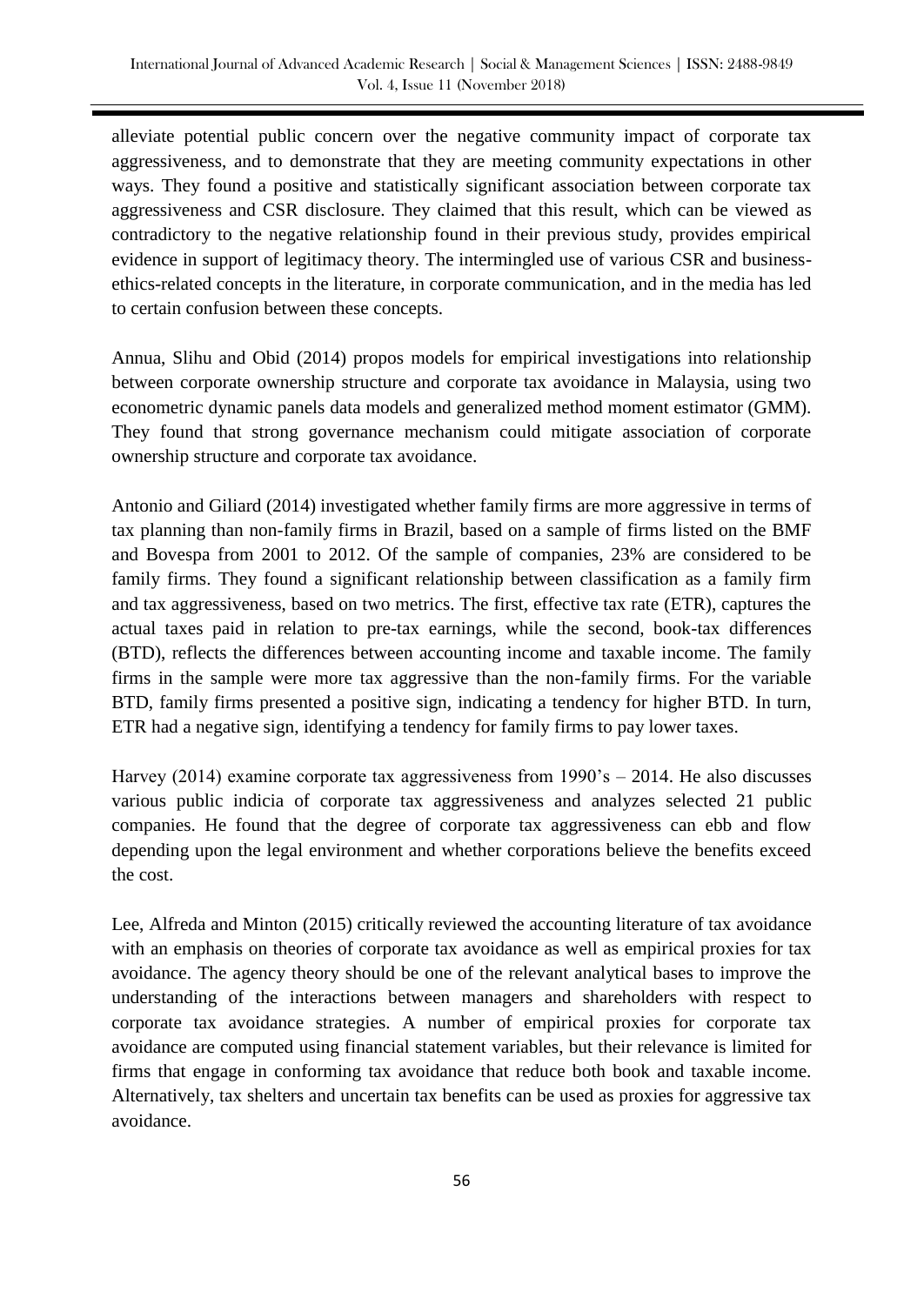Galica (2015) examined the complexities of corporate tax planning, with a focus on tax deferral strategies employed by United States multinational corporations, providing a financial and ethical analysis of corporate tax entities. The focus will be on multinational corporations, primarily Fortune 500 Companies. It will then evaluate trends across industries and contrast the patterns of unrecognized tax benefits reported by large and small scale public companies. The study include a foundational background on corporate tax havens, the benefits of deferred taxation, and an outsider's perspective on the subject matter – namely, the difference in perception of the general public versus that of a shareholder.

Gbadago and Ankgo-Victor (2015) examined the awareness and level of compliance of gift tax among taxpayers in Kumasi Metropolis Ghana. Two hundred and fifty- two respondents were sampled for the study using the purposive sampling method. Questionnaires and interview guide were used to solicit data and information from respondents also descriptive and inferential statistics using excel package were employed. They found that the level of compliance with gift tax is very low.

Amidu, Kwakye, Harvey and Yorke (2016) examined the relationship between corporate tax avoidance (CTA), earnings management (EM) and corporate social responsibility (CSR) within a context of an emerging economy. The study employs system of methods of moments (GMM) and logistic regression to establish whether firms in Ghana manage earnings and avoid tax to finance corporate social responsibility. The results show that almost all the firms sampled have engaged in some management of their earnings and tax during the period. The study also found evidence that an increase in CSR activities is associated with an increase in EM, suggesting that, sampled firms may use CSR as a cover for engaging in opportunistic behaviour such as earnings management. By extension, these results have important policy implications for policy makers in assessing the effectiveness of the tax laws.

Akanksha and Costanza (2016) on Debt, Bankruptcy Risk, and Corporate Tax Aggressiveness examined the effect of leverage and bankruptcy risk on corporate incentives to shelter income from taxes. The study derives the optimal level of sheltering for a levered firm in a two-date, single-period model in which a firm's perquisite-consuming manager with an equity stake in the firm maximizes her payoff. The theory predicts that sheltering relates negatively to leverage, monitoring, manager's bankruptcy costs, and, under certain parametric conditions, manager's equity stake in the firm. Their empirical tests provide evidence that is consistent with these theoretical predictions. they show that leverage and bankruptcy risk relate negatively to sheltering and that the negative effects of bankruptcy risk and debt on sheltering are stronger for riskier firms; and weaker for larger, better governed, more profitable firms, and for firms that are in the "public eye". They use two changes to the bankruptcy law to show that their findings are robust to endogeneity concerns.

Shevlin, Blaylock and Gaertner (2016) examined the effect of increased book-tax conformity on corporate capital structure. Prior studies document a decrease in the informative nature of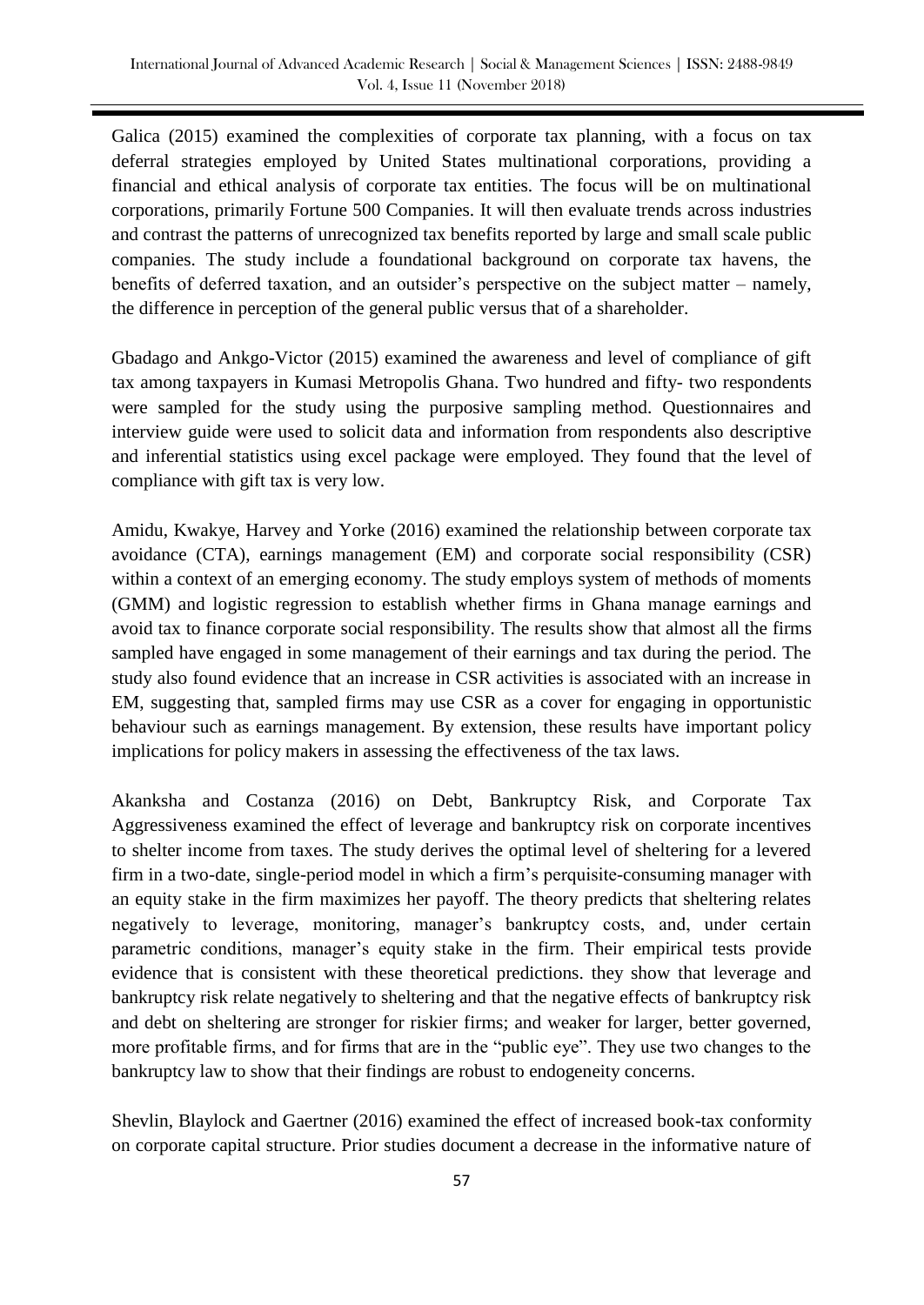accounting earnings for equity markets resulting from higher book-tax conformity. They argue that the decrease in earnings in formativeness impacts equity holders more than debt holders because of the differences in payoff structures between debt and equity investments such that increases in book-tax conformity lead to increases in firms' reliance on debt capital. They exploit a natural experiment in the U.S. and found that firms facing increase in required book-tax conformity increase leverage relative to other firms. Also, the study provide evidence of an increase in the cost of equity (but not of debt) capital for firms facing an increase in required book-tax conformity relative to control firms and that these increases in cost of equity capital are positively associated with an increase in leverage. Findings are consistent with firms substituting away from equity and towards more debt in the presence of higher book tax conformity.

Kahayu, Eka and Sudjatno (2017) analyzed the taxpayer's awareness, whether it can mediate the knowledge and understanding of tax regulation in taxpayer's compliance or not. Using quantitative analysis with taxpayers as the respondents, the study found that knowledge and understanding of tax regulation and awareness of tax payers simultaneously contribute to taxpayer compliance.

Koumanakos, Roumelis and Goletsis (2017) examined the relationship between macroeconomic condition and corporate tax compliance in Greek. Using a sample of 246 firms and year observation from 2004-2014, the study found that the association between the state of economic conditions and corporate tax evasion magnitude is positive.

Mgbame, Chijioke-Mgbame and Yekini (2017) investigated the effect of corporate Social Responsibility (CSR) performance on tax aggressiveness of listed firms in Nigeria. A crosssectional research design and data were collected from published annual reports; using sample of 50 companies from 2007-2013. The study revealed that there is a negative relationship between CSR performance and tax aggressiveness in Nigeria. There is significant relationship between firm size and tax aggressiveness.

Jeongho and Chaechang (2017) attempted to find a causal relation between financial ratios and tax avoidance. Aside from direct financial responsibilities, they conjecture that firms that avoid taxes will also face indirect negative financial repercussions, such as degradation of their reputation in the investment market. Corporate Social Responsibility (CSR: Corporate Social Responsibility) activities are reflected in the market as firms make a commitment to society, and investors perceive a positive value in an investment in such firms. Between the two contradictory drivers, tax avoidance and CSR activities; they seek to find their interplaying relation with financial ratios. From this study, tax authorities can regulate firms that engage in tax avoidance and encourage firms to conduct CSR activities. They found that current asset turnover, the labor-to-equipment ratio, the noncurrent liabilities ratio, and the net income-to-equity ratio all have a positive and significant influence on corporate tax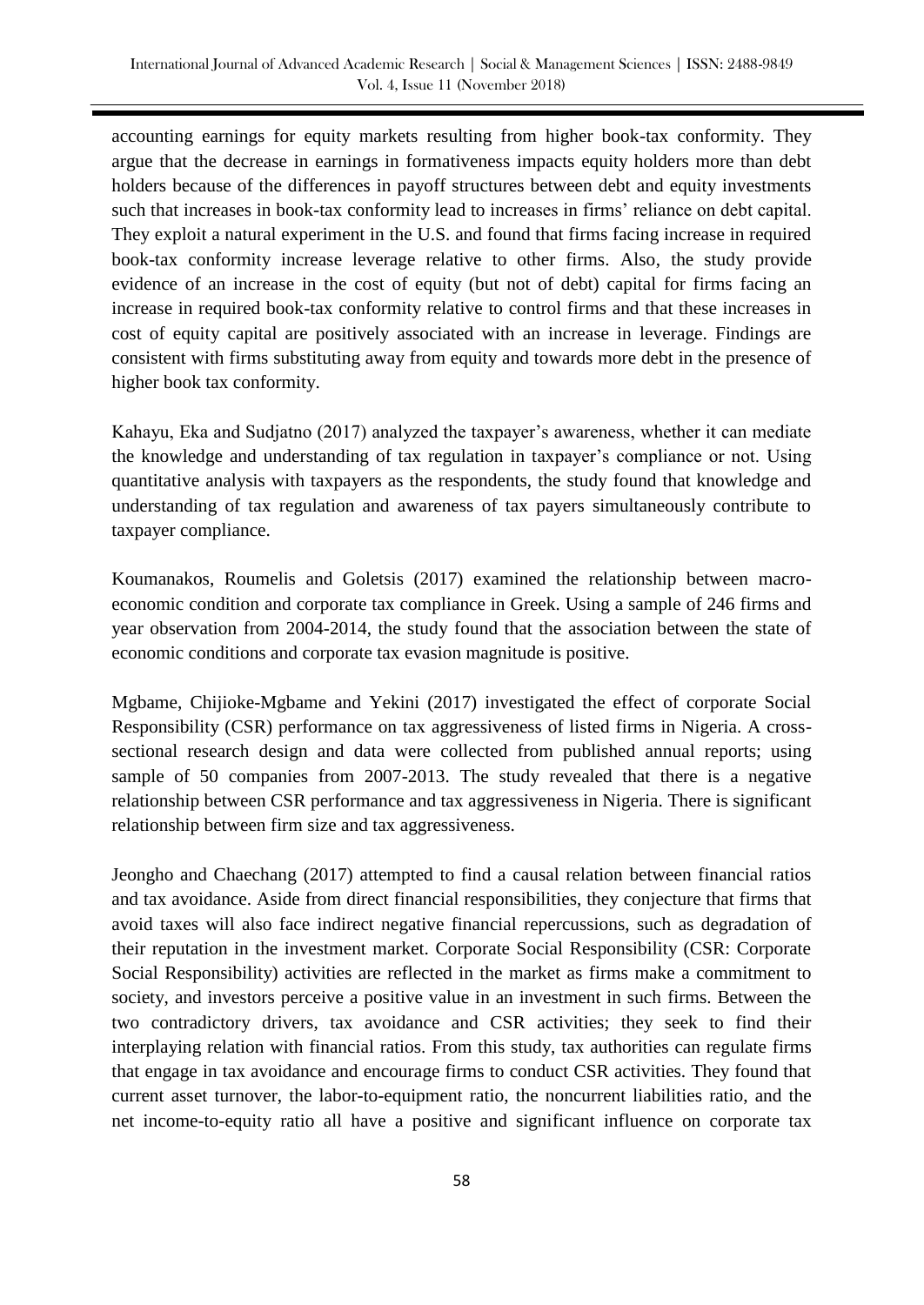avoidance. Conversely, common equity growth has been shown to be negatively related with corporate tax avoidance.

Dunbar et al (2010) showed that tax aggressiveness used four variants based on estimating econometric models that capture the abnormal tax planning behaviors that can be a reflection of tax aggressiveness. Andrey (2012) established that there is potential but inverse relationship between disclosure quality and tax aggressiveness for multinational firms. Jon (2012) opined that firms with more opaque information environment, as measured at the firm and country level, exhibit higher level of firms-specific tax avoidance.

Blaufus and Zinowsky (2013) found that personality traits have direct and indirect effect on tax aggressiveness strategies, while Clive, Petr and Jeffrey (2013) believed that aggressiveness U.S public firms are less likely to commit accounting fraud. Dannielle, Thomas and John (2013), Guenther, Matsunaga and Williams (2013) both agreed that there is a significantly positive relationship between tax risk and firm risk, but do not agree that there is evidence of a significant association between either tax avoidance or tax aggressiveness and firm risk. Hoi-wn and Zhang (2013) asserted that the firms with excessive irresponsible CSR activities are more aggressive in avoiding taxes

This leaves a huge gap to be addressed by the current paper as it seeks to find out from the available literatures, the issues of corporate tax aggressiveness strategies as it affects firm growth in Nigeria, this however create a gap in which this study set up to fill, hence domesticate the study in Nigerian corporate firms.

## **METHODOLOGY**

## **Research Design**

Due to the nature of this study, Ex-Post facto research design will be adopted. This is appropriate because the study aims at measuring the relationship between one variable and another in which the variables are not manipulated.

## **Population of the Study**

This study makes use of six selected Deposit Money Banks in Nigeria that are quoted on the Nigerian Stock Exchange. The study covered ten years annual reports and accounts of these companies from 2007 to 2017.

## **Method of Data Analysis**

To achieve the objectives of this study, the data required will be those of the discriminating variables that include: book value and market value. Hypotheses formulated for the study will be tested with the pooled multiple regression using E-View version 9.0 software package.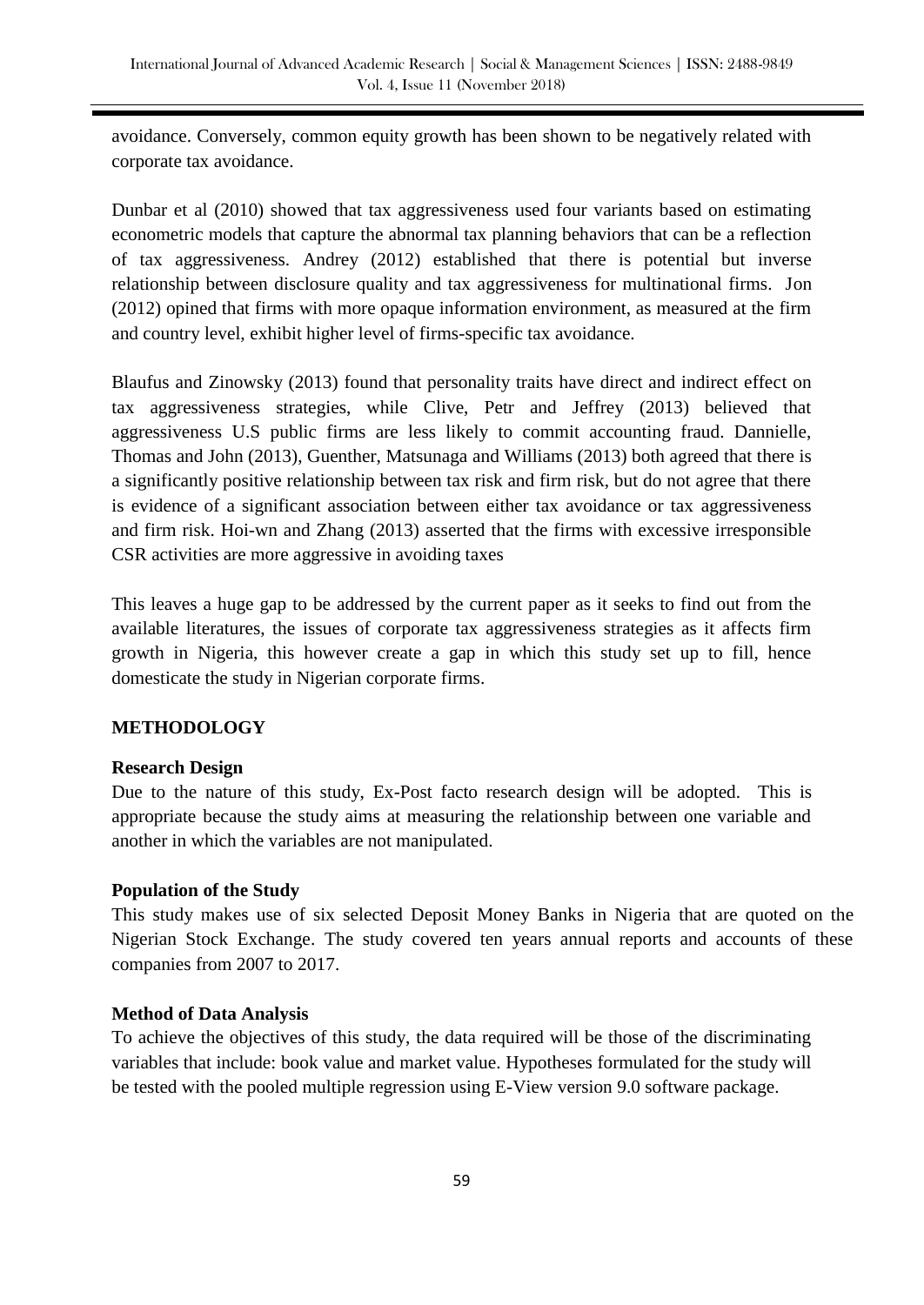## **Decision rule:**

Using E-View, 5% is considered a normal significance level. The accept reject criterion was based on the p-value, alternative hypothesis will be accepted.

## **Model specification**

Pranesh Debnath (2017) model of tax aggressiveness as: DAit=βO + β2Profitit+ β2Growit +β3Sizeit+β4Ageit+β5Riskit+εit- - - -- - - - - - - - - - - - - - - - (1) Where;  $DA_{it}$  = Discretional Accruals of firm in a yr.  $Size_{it}$  = Size of firm in a year. Profit<sub>it =</sub> Profitability of firm in a yr. Age<sub>it=</sub> Age of firm in a yr.  $Risk_{it} = Risk-factor$  of firm in a yr.  $β_0$  =intercept of the equation;  $β_1$  to  $β_5$ = Coefficients;  $ε_{it}$  =error terms, and modified by the Researcher (2018) as follows: FMSIZ = β1BTDit + β2MBVit +β3it …………………………………….….…et FMSIZ = β3BTDit ……………………………… ………………….……….…et FMSIZ = β4MBVit ………………………………….……………….……....…et Where: BTDit – book-tax difference (earnings before income tax – taxable income / total assets  $MBV$ it = Market value of firm i at the start of year t divided by its equity value at that time; FMSIZit = Firm Size of firm is natural log of total asset of the firm.

## **DATA PRESENTATION AND ANALYSIS**

## **Data Analysis**

| <b>Table 1: Correlation Analysis Matrix</b> |              |            |       |  |  |  |
|---------------------------------------------|--------------|------------|-------|--|--|--|
|                                             | <b>DEFRD</b> | <b>BVE</b> | BMP   |  |  |  |
| <b>FMSIZ</b>                                | 1.00         | 0.40       | 0.25  |  |  |  |
| <b>BVE</b>                                  | 0.40         | 1.00       | 0.69  |  |  |  |
| <b>BMP</b>                                  | 0.25         | 0.69       | 1.000 |  |  |  |
|                                             |              |            |       |  |  |  |

## **Source: researcher's computation (2018)**

The use of correlation matrix in most regression analysis is to check for multi-colinearity and to explore the association between each explanatory variable (BVE and BMP) and the dependent variable (FMSIZ) proxy as total asset. Table 1 focused on the correlation between firm size measured and the independent variables (BVE and BMP).

Finding from the correlation matrix table shows that all our independent variables (BVE=0.40, and BMP=0.25) were observed to be positively and weakly associated with deferred tax. In checking for multi-colinearity, we notice that no two explanatory variables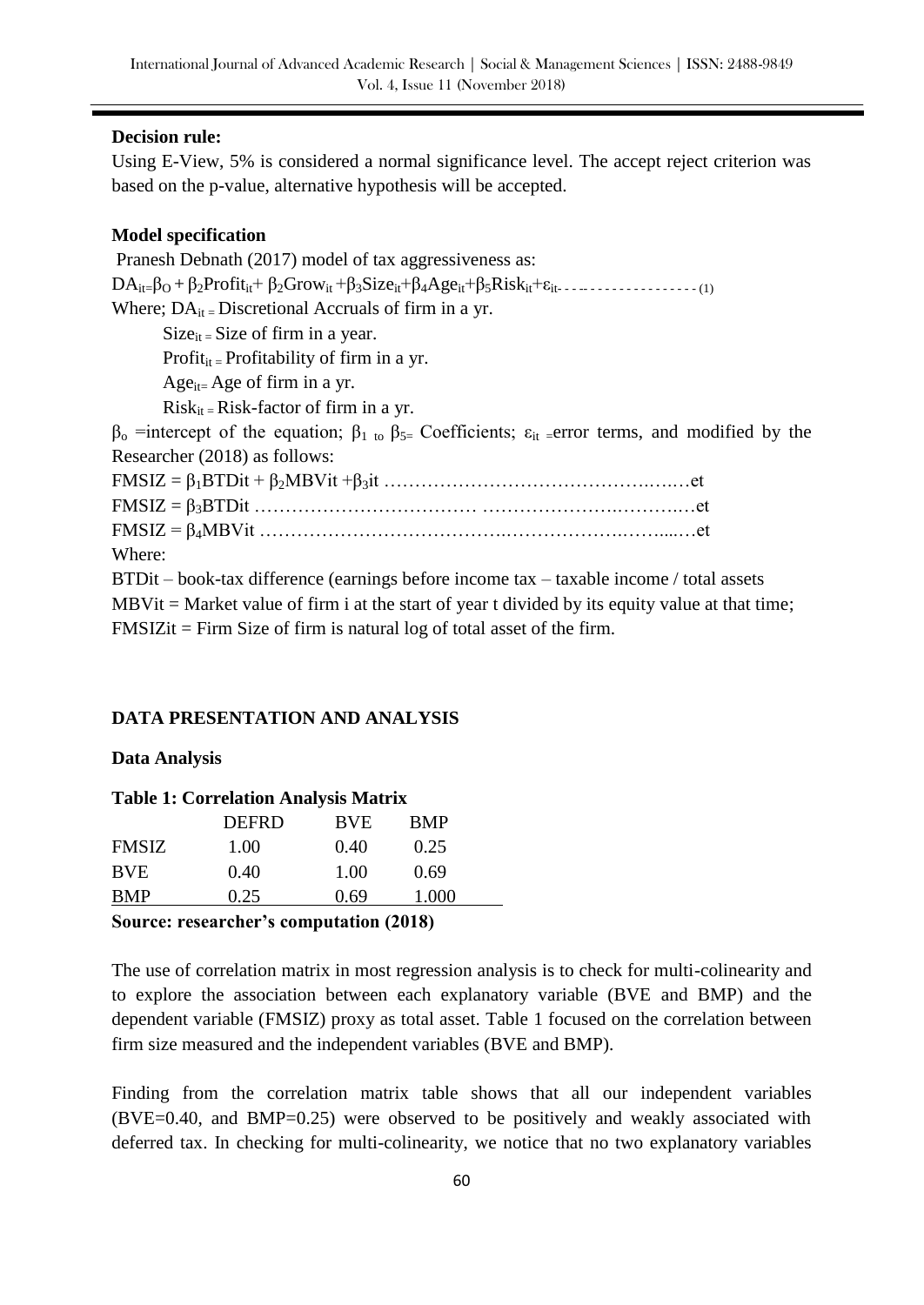were perfectly correlated. This means that there is no problem of multi-colinearity between the explanatory variables. Multi-colinearity may result to wrong signs or implausible magnitudes in the estimated model coefficients, and the bias of the standard errors of the coefficients.

#### **Testing of Hypotheses formulated**

In other to examine the impact relationships between the dependent variable size of the firm and the independent variables (BE and BMP) and to also test our formulated hypotheses, we used a pooled multiple regression analysis since the data had both time series (2010-2016) and cross sectional properties (15 deposit money banks). The pooled interaction based multiple regression results are presented and discussed in Table 2 below.

#### **Table 2: FMSIZ Pooled Regression Results**

Dependent Variable: DEFRD Method: Panel Least Squares Date: 04/02/18 Time: 23:10 Sample: 2010 2015 Periods included: 6 Cross-sections included: 15 Total panel (balanced) observations: 90

| Variable                  | Coefficient | Std. Error            | t-Statistic | Prob.       |
|---------------------------|-------------|-----------------------|-------------|-------------|
| C                         | 0.047628    | 0.007002              | 6.802146    | 0.0000      |
| <b>BE</b>                 | $-0.002765$ | 0.000999              | -2.766801   | 0.0069      |
| <b>BMP</b>                | 0.003782    | 0.004305              | 0.878413    | 0.3822      |
| <b>EPS</b>                | $-0.000236$ | 0.000443              | $-0.532844$ | 0.5955      |
| <b>CASHFL</b>             | $-3.48E-11$ | 1.80E-11              | $-1.928040$ | 0.0572      |
| R-squared                 | 0.196822    | Mean dependent var    |             | 0.021489    |
| <b>Adjusted R-squared</b> | 0.159025    | S.D. dependent var    |             | 0.033200    |
| S.E. of regression        | 0.030446    | Akaike info criterion |             | $-4.091763$ |
| Sum squared resid         | 0.078792    | Schwarz criterion     |             | $-3.952885$ |
| Log likelihood            | 189.1293    | Hannan-Quinn criter.  |             | $-4.035759$ |
| F-statistic               | 5.207393    | Durbin-Watson stat    |             | 0.501687    |
| Prob(F-statistic)         | 0.000843    |                       |             |             |

In Table 2, R-squared and adjusted Squared values were (0.20) and (0.16) respectively. This indicates that all the independent variables jointly explain about 20% of the systematic variations in firm size (FMSIZ) of our samples banks over the seven years periods (2010- 2016). The F-statistics (5.21) and its P-value (0.00) show that the FMSIZ regression model is well specified.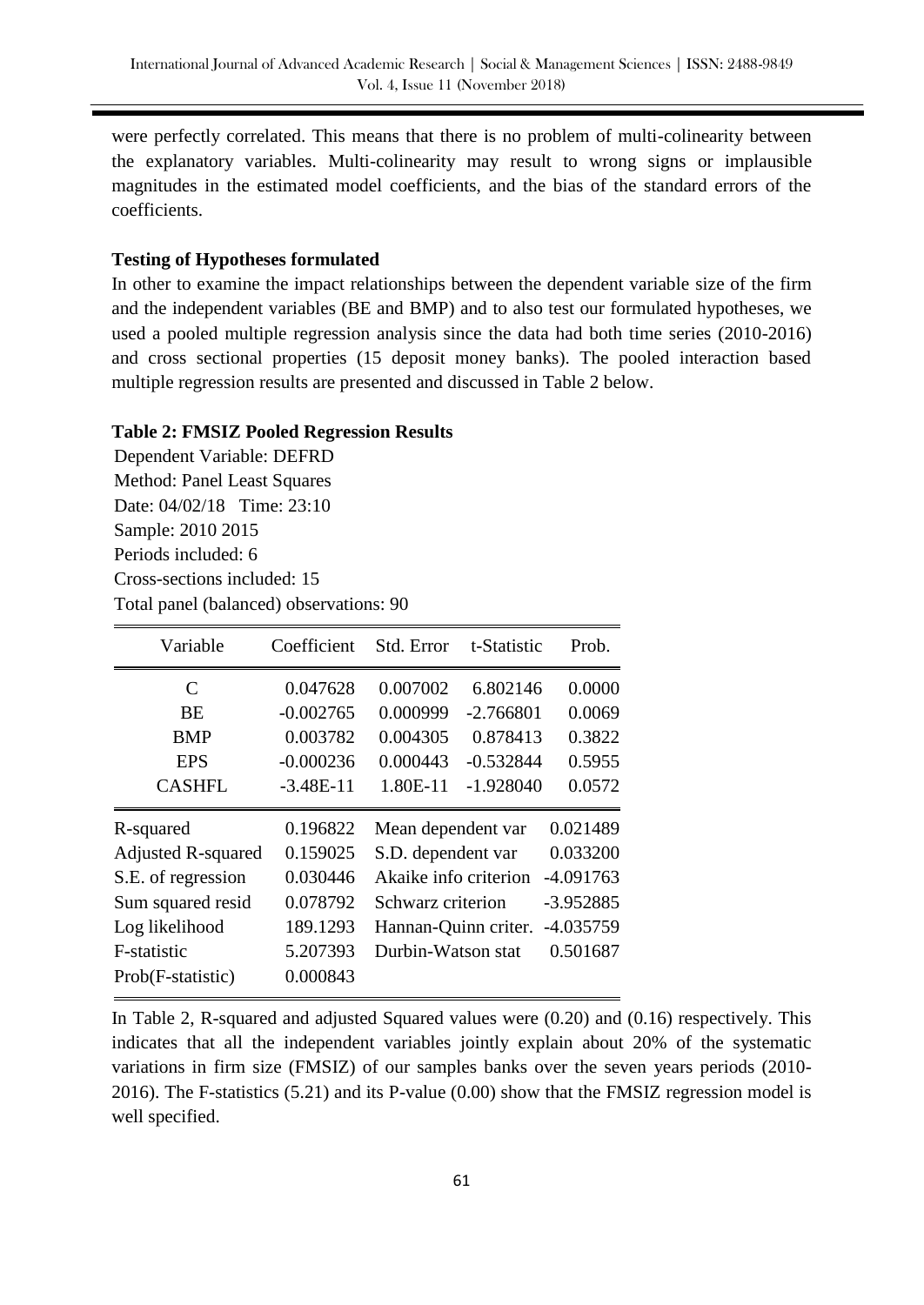**Test of Autocorrelation:** using Durbin-Waston (DW) statistics which we obtained from our regression result in table 2, it is observed that DW statistics is 0.50 and an Akika Info Criterion and Schwarz Criterion which are -4.09 and -3.95 respectively also further confirms that our model is well specified. In addition to the above, the specific findings from each explanatory variable are provided as follows:

**Book value of equity (BVE),** based on the t-value of -2.766801 and p-value of 0.0069, was found to have a negative influence on our sampled quoted banks size and this influence is statistically significant as its p-value is less than 0.10 value. This result, therefore suggests that we should reject our null hypothesis one  $(Ho<sub>1</sub>)$  which states that book value of equity has no significant effect on firm size items of Nigerian deposit money banks. This means that firms with high book value of equity performs better as the analysis reveals that for every #1 increase in equity value of banks in Nigeria, will lead to about #1.00 decrease on deferred tax. However, this result is statistically significant and therefore should be used for any policy consideration.

**Market price (MKP)**, based on the t-value of 0.878413 and p-value of 0.38 was found to have a positive influence on our sampled quoted banks deferred tax and this influence was not statistically significant since its p-value was more than 10%. This result therefore suggests that we should accept our null hypothesis two  $(H<sub>o2</sub>)$  which states that market price does not significantly affect firm size items of Nigerian deposit money banks. However, this influence is not statistically significant and so, should be ignored as a determinant of firm size in Nigeria.

## **Discussion of Findings**

**Book value tax aggressiveness (BTR)** based on findings, was found to also have a positive but not statistically in affecting our sampled companies' Corporate Growth. This negates the findings of Clive, Petro and Jeffres (2013) and affirms the findings of Antonio and Giliord (2014).

**Market value tax aggressiveness (MBV)** based on findings, was found to impact negatively on our dependent variable, firm size, but this impact was not statistically significant. This finding therefore supports the finding of Michelle and Joel (2009) and negates our aprori expectation and the view of Guenther, Matsunagas and Williams (2013).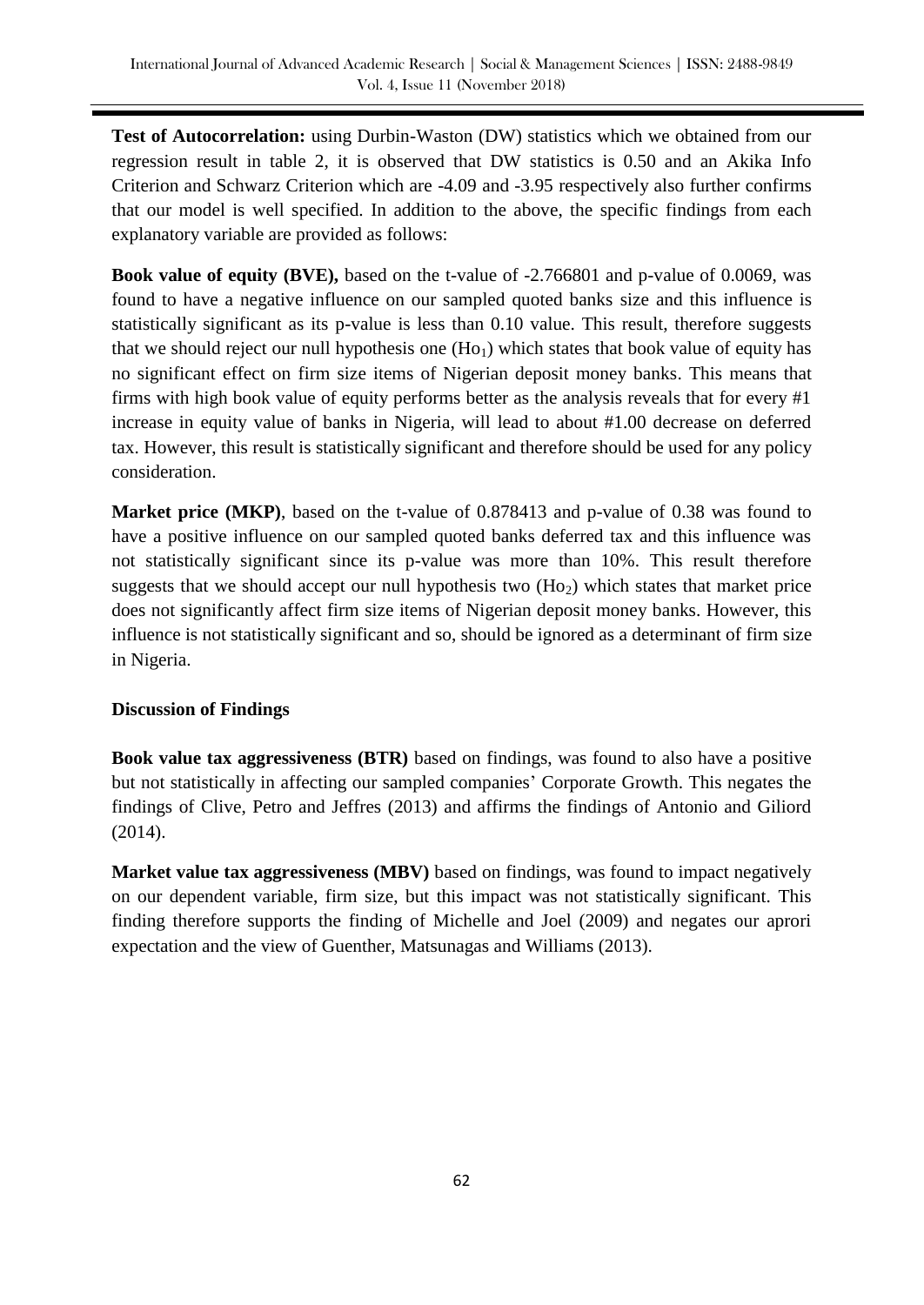## **SUMMARY O F FINDINGS, CONCLUSISON AND RECOMMENDATIONS**

## **Summary of Findings**

Based on the data analyzed, the following findings were drawn:

- 1. Based on findings, it was found that Market value tax aggressiveness (MBV) impacts negatively on our dependent variable firm size, but this impact was not statistically significant.
- 2. The study found that Book value tax aggressiveness (BTR) to also have a positive but not statistically in affecting our sampled companies' Corporate Growth.

## **Conclusions**

This study found that, Market value tax aggressiveness (MBV) impacts negatively on Firm Growth, but this impact was not statistically significant and book value tax aggressiveness (BTR) impacts positively on firm size. This impact was not statistically significant. This means that on the basis of effective use of leverage and market value to generate firm growth, firms with high leverage value performs better as the analysis reveals that for every #1 increase in leverage value of firms in Nigeria, will lead to about #1.00 and #0.32 decrease respectively on firm size. However, this result is not statistically significant and therefore should not be used for any policy. Meanwhile on average, a company's stock price declines when there is news about its involvement in tax shelters. The study also uncovers some evidence of cross-sectional variation. For instance; the market value decline is more negative for firms in the retail sector, suggesting that part of the reaction may be a consumer/taxpayer backlash. The reaction seems to be less negative for firms with a higher cash effective tax rate, consistent with the market interpreting the news as a positive signal of tax aggressiveness.

Based on the findings of the study, the study recommended that since the basis of effective use of market value aggressiveness (MBV) to generate firm growth of companies with high MBV does not perform better as the analysis revealed should be discouraged, hence it cannot be used for any policy formulation.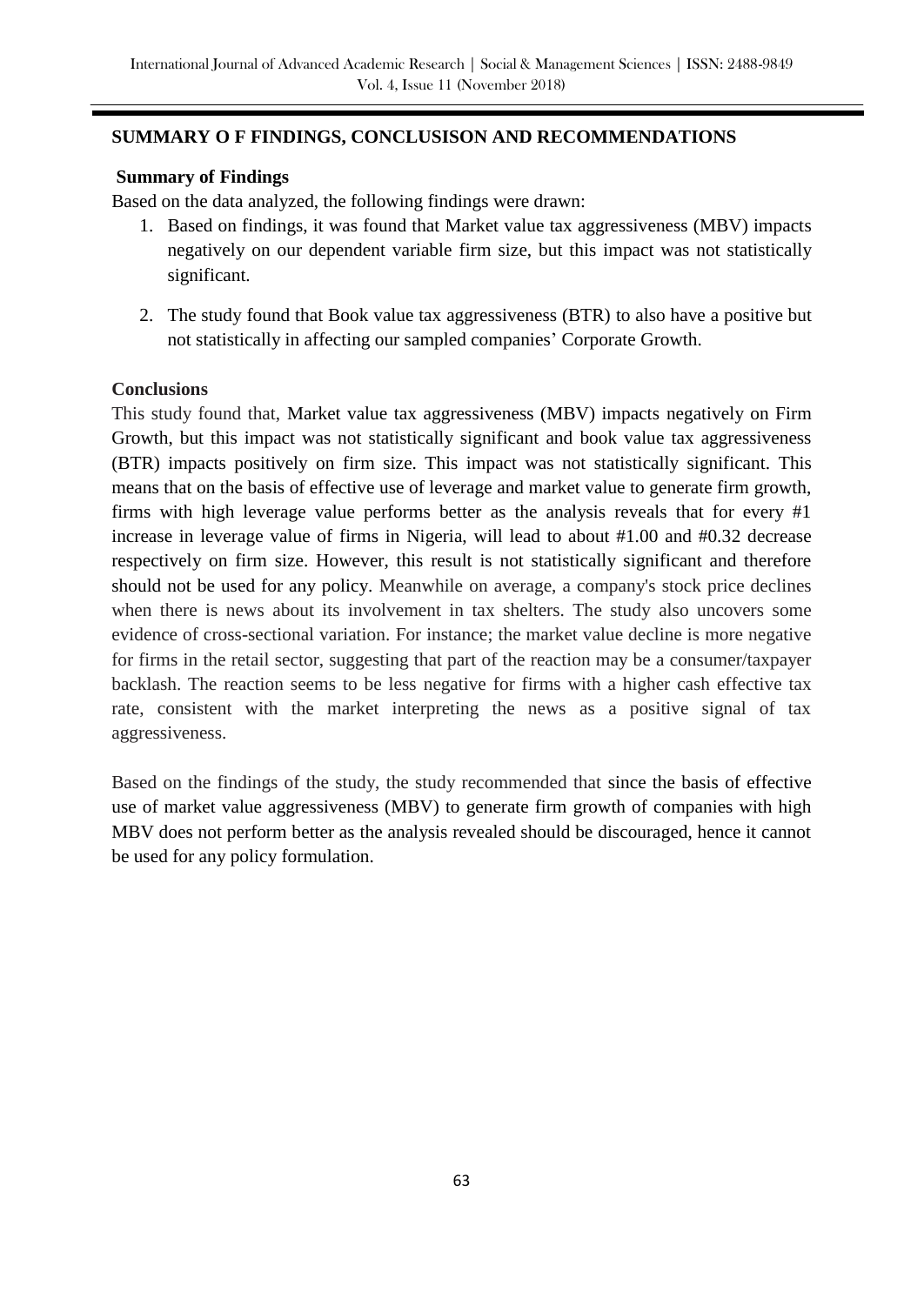#### **References**

- Amidu, M , Kwakye, T.O, Harvey, S. & Yorke, S. M (2016).Do firms manage earnings and avoid tax in corporate social responsibility?. *Journal of Accounting and Taxation.* 8(2) pp.11-27. https://doi.org/10.5897.0.218
- Annua, H. A, Salihu, I. A & Obid, S. N (2014). Corporate ownership a d tax avoidance: an interactive effect. https//doi.org/10.1016/j.sbs pro.2014.11.063
- Akanksha, J., Jayant, R. K., & Costanza M. (2016). *Debt, Bankruptcy Risk, and Corporate Tax Aggressiveness*. This version: December 24, 2016
- Audrey E. M. (2012). Measuring Tax Aggressiveness after FIN 48: The Effect of Multinational Status, Multinational Size, and Disclosures". *Honors Scholar Theses*. 217. [http://digitalcommons.uconn.edu/srhonors\\_theses/217](http://digitalcommons.uconn.edu/srhonors_theses/217)
- Antonio, L. M. & Giliard C. R. (2014).Family Firms and Tax Aggressiveness in Brazil. International Business Research; 7(3).
- Barth, C & Carlsnan, K (1998).General explanation on tax legislation enacted in (1997). the joint committee on taxation congress of the U.S A.https://www.jct.gov/publications html.pp23-97.
- Burgasher, T & Dicker, V (1997). Vehicle taxation in the European Union (1997) . Eeuropean Commission.Brussels. Refxx1/301/98-En <https://ec.europa-eu/taxation> custom/sixes/taxation/files/doc/body/306-98.pdf.
- Clive, L ., Petr, L. & Jeffrey, P . (2013). Tax aggressiveness and accounting fraud. *Journal of Accounting Research* 00(0),. 0. DOI: 10.1111/joar.12002.
- Chen, K.-P., & Chu, C. (2005). Internal control vs. external manipulation: A model of corporate income tax evasion. *The Rand Journal of Economics, 36*, 151–164.
- Crocker, K., & Slemrod, J. (2005). Corporate tax evasion with agency costs. *Journal of Public Economics, 89*, 1479–1505. http://dx.doi.org/10.1016/j.jpubeco.2004.08.003
- Danielle, H., Thomas, C. O., & John, D. P., (2013). The influence of a firm's business strategy on its tax aggressiveness. JEL classification: H25, L21, L22, M19, M41
- Desai, M., & Dharmapala, D. (2006). Corporate tax avoidance and high-powered [https://dx.doi.org/10.1016/j.jfineco.2005.02.002.](https://dx.doi.org/10.1016/j.jfineco.2005.02.002)
- Desai, M & Dharmapala, D (2009). Corporate tax avoidance and firm value. lindquist college of business , University of Oregon Eugene, or 97403, USA
- Desai, M.A (2012). A Better Way to Tax U.S Businesses. Harvard Business Review. https;// hbr.org/2012/07/a\_better-way-to\_tax\_us\_businesses
- Dunbar, A , Higgens, D. M, Philips, J.D & Plesko, G. A (2010) .What Do Measures of Tax Aggressiveness Measure ? [https://www.ntanet.org/wp\\_content/](https://www.ntanet.org/wp_content/) uploads/proceedings/200/003.
- Fuest, C & Riedel, H (2009). Tax evasion, tax avoidance and tax expenditures in developing countries. Oxford University Centre for Business Taxation. https: //assets.publishingservice-gov.uk/media/579086.3de527 4a3ie.
- Galica, J. (2015). Corporate tax havens: analysis of an aggressive tax approach as a strategic necessity for large multinational corporations. *Honors Scholar Theses*. 436. [http://digitalcommons.uconn.edu/srhonors\\_theses/436.](http://digitalcommons.uconn.edu/srhonors_theses/436)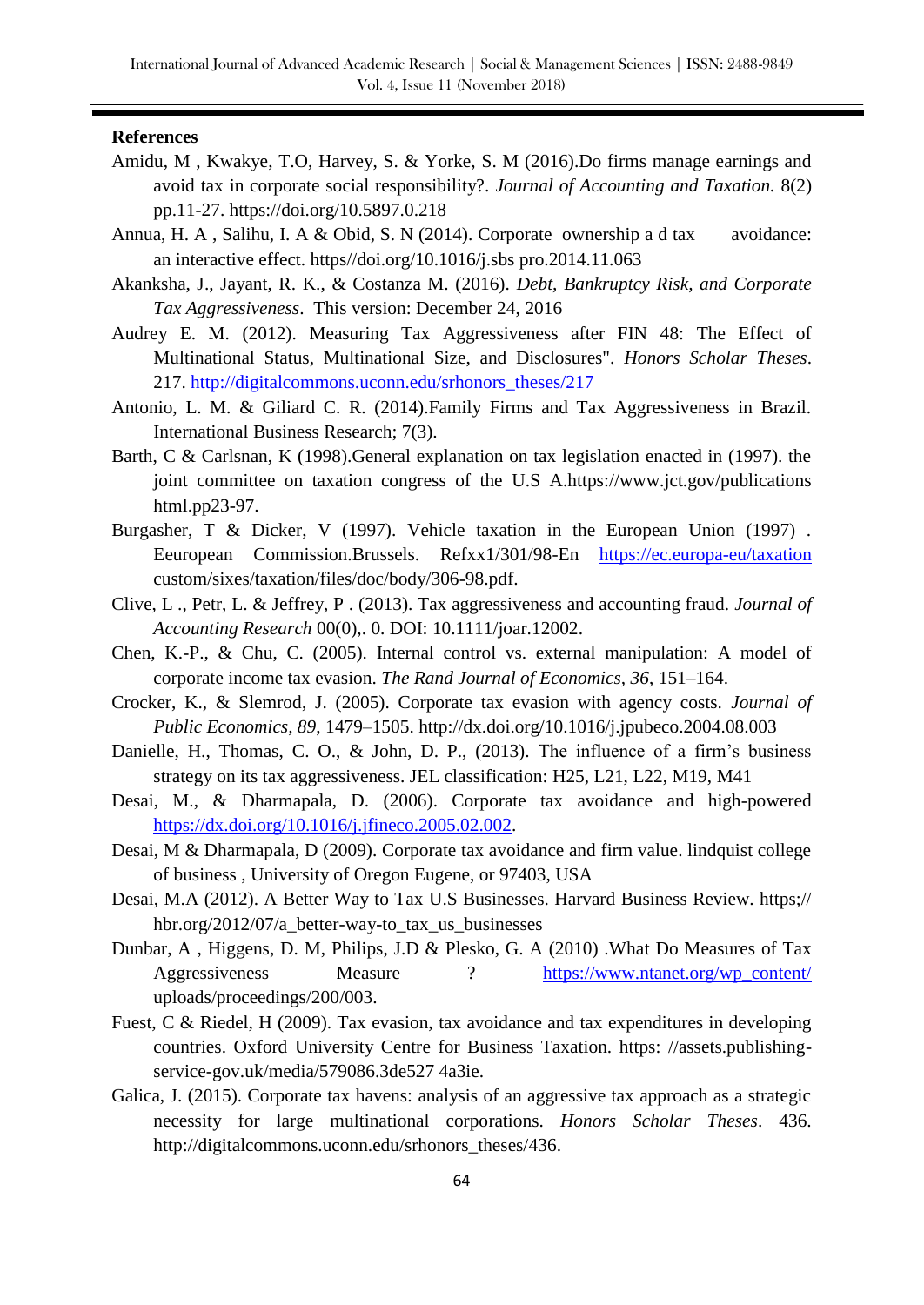- Gbadago, F. Y, Anlgo, V & Dadson, A (2015). Gift tax compliance in Ghana: evidence from kumasi metropolis. *Journal of Accounting and Taxation*.<https://doi.org/10.5897/> JAT. 0160. Vol.7 (2) pp.29-37.
- Guenther, D.A, Matsunaga, S. R & Williams, B. M (2012). Corporate tax aggressiveness and firm risk. https://www.researchgate.net/publications/256035639
- Hanlon, M., & Slemrod, J. (2009). What does tax aggressiveness signal? Evidence from stock price reactions to news about tax shelter involvement. *Journal of Public Economics, 93*, 126–141.<http://dx.doi.org/10.1016/j.jpubeco.2008.09.004>
- Hanlon, M., & Heitzman, S. (2010). A review of tax research. *Journal of Accounting and Economics,* 127–178. [http://dx.doi.org/10.1016/j.jacceco.2010.09.002.](http://dx.doi.org/10.1016/j.jacceco.2010.09.002)
- Harvey, J. R (2014). Corporate tax aggressiveness: recent history and policy options. Villanova University School of Law and Graduate Tax Program= national tax journal  $\setminus 67(4)$ .
- Healy, P. M & Wahlen, J.M (1999). A review of the earnings management literature and its implications for standard setting. An Interanational Journal of American Accounting Association (AAA0 vol.13, issue 4 pp365-383. [https://doi.org/10.2308/acca 13.4.365.](https://doi.org/10.2308/acca%2013.4.365)
- Heitzman, S. & Michelle, H(2010). A Review of Tax Research. [https://papers](https://papers/) ssrn.com/5013/papers.cfm? id .1476561.138 pp.
- Hoi-wu, C.K & Zhang, H (2013). Is Corporate Social Responsibility (CSR) Associated with Tax Avoidance? Evidence from Irresponsible CSR Activities. The Accounting Review.Nov.2013. 88(6) pp2025-2059. https://doi.org/10.2308/50544
- Hurwich, D., (2001). "Tax avoidance discussed", the chartered institute of taxation. An appraisal of Nigerian companies income tax administration and tax payers attitude towards it. A paper presented at a seminar organized by the Department of Accountancy.
- Jeongho, K & Chaenling, V (2017). Corporate tax reform and wages theory and evidence. *Journal of the Council of Economic Advisers*. <https://www.whitehouse.gov/sixes/whitehouse> gov/files/documents/tax reform and wages.
- Kahayu. Y.N, Eka, M.S & Sudjatno, A. T (2017) .The Role of Taxpayers Awareness, Tax Regulation and Understanding in Taxpayer Compliance. *Journal of Accounting and Taxation.* [https://doi.org/10.5897/JAT .0267.](https://doi.org/10.5897/JAT%20.0267)
- Koumanakos, E., Roumelis, T & Goletsis, Y (2017). Corporate tax compliance during macroeconomic fluctuations. *Journal of Accounting and Taxation*. [https://doi.org/10.5897/JAT .0257. vol.9](https://doi.org/10.5897/JAT%20.0257.%20vol.9) (4) pp.36-55.
- Lanis, r, & Richardson, K (2013). Corporate social responsibility and tax aggressiveness: a test of legitimacy theory. *Accounting, Auditing 7 Accountability Journal*. 26(1).pp75- 100. https;//doi.org/10.1180/09513571311285
- Lee, B. B. Alfreda, D. & Minton, S. (2015). Theories and Empirical Proxies for Corporate Tax Avoidance. *Journal of Applied Business and Economics Vol. 17*(3).
- Margaret, M & Chris, E (2009).Sustaining Growth in Developing Economic through Improved Taxpayer Compliance: Challenges for Policy Makers and Review